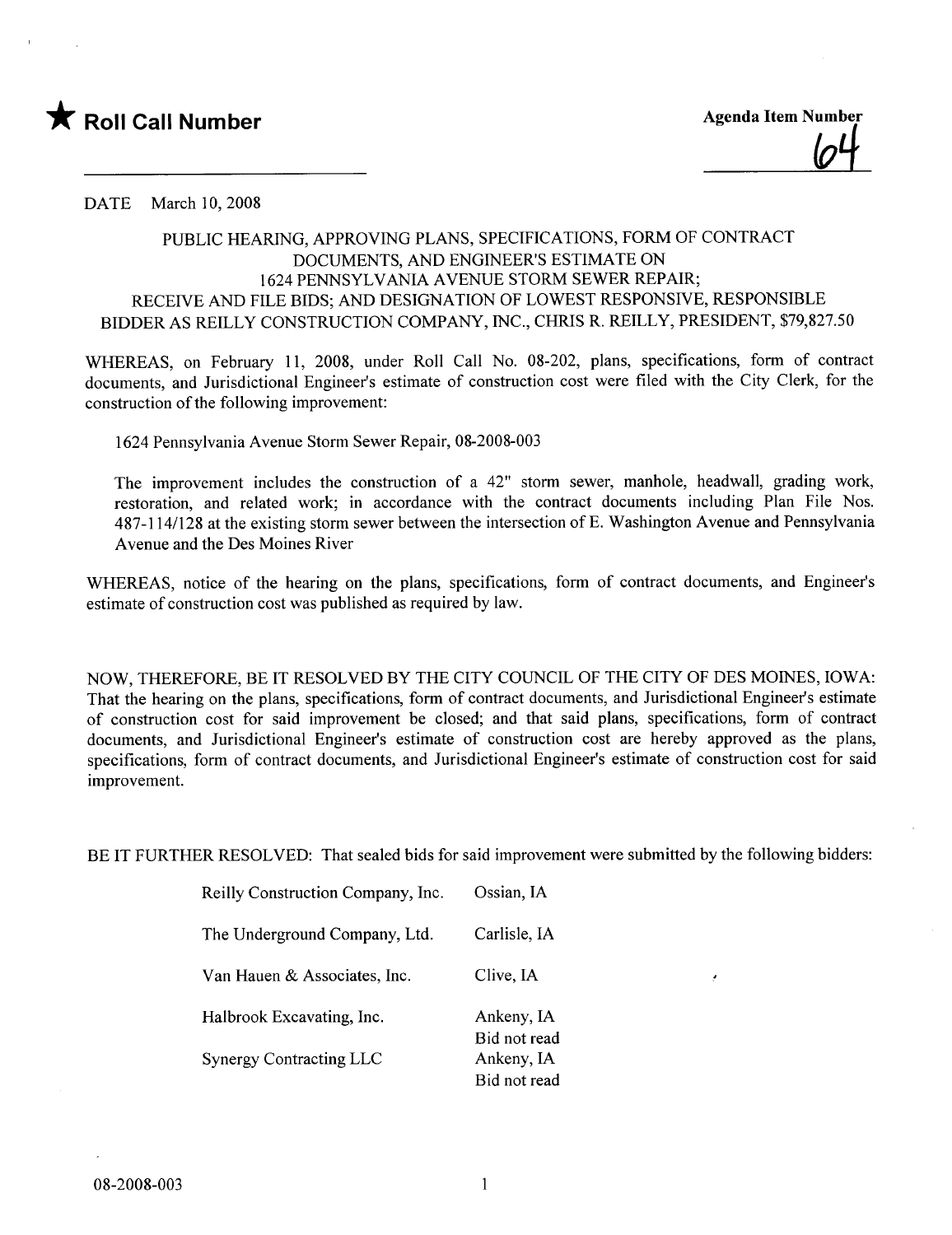

<u>(04</u>

DATE March 10, 2008

which were received and opened at a public meeting presided over by the Jurisdictional Engineer in the City Council Chambers, 2nd Floor, City Hall, 400 Robert D. Ray Drive, Des Moines, Iowa at 11 :00 a.m. on February 26, 2008. Said bids and the attached tabulation of bids for said improvement be and are hereby received and fied.

BE IT FURTHER RESOLVED: That the Jurisdictional Engineer has determined that the lowest responsive, responsible bid for the construction of said improvement was submitted by Reily Construction Company, Inc., Chris R. Reily, President, 110 Main Street, PO Box 99, Ossian, lA, 52161 in the amount of \$79,827.50, and said bid be and the same is hereby accepted.

BE IT FURTHER RESOLVED: That the bid security of the unsuccessful bidders be and is hereby authorized and directed to be returned.

BE IT FURTHER RESOLVED: That the Jurisdictional Engineer is hereby directed to secure execution by the lowest responsible, responsive Bidder and its surety of the contract documents in the form heretofore approved by this Council; that the Jurisdictional Engineer is directed to thereafter present said contract documents to this Council for approval and authorization to the Mayor to sign; and that no contract shall be deemed to exist between the City of Des Moines and said Bidder until said contract has been executed by the Bidder, and shall have been approved by this Council and executed by the Mayor and attested to by the City Clerk.

(City Council Communication Number  $\left|\n\begin{array}{cc} 0 & 0 \\ 0 & 1 \end{array}\n\right|$  attached.)

Moved by to adopt.

FORM APPROVED:

FORM APPROVED<br>musiker /mlf

Deputy City Attorney

FUNDS AVAILABLE

Allen McKinley Des Moines Finance Director

Funding Source: 2007-2008 CIP, Page Storm-5, City-wide Storm Water Utility Projects, STE057, Storm Water Utility Funds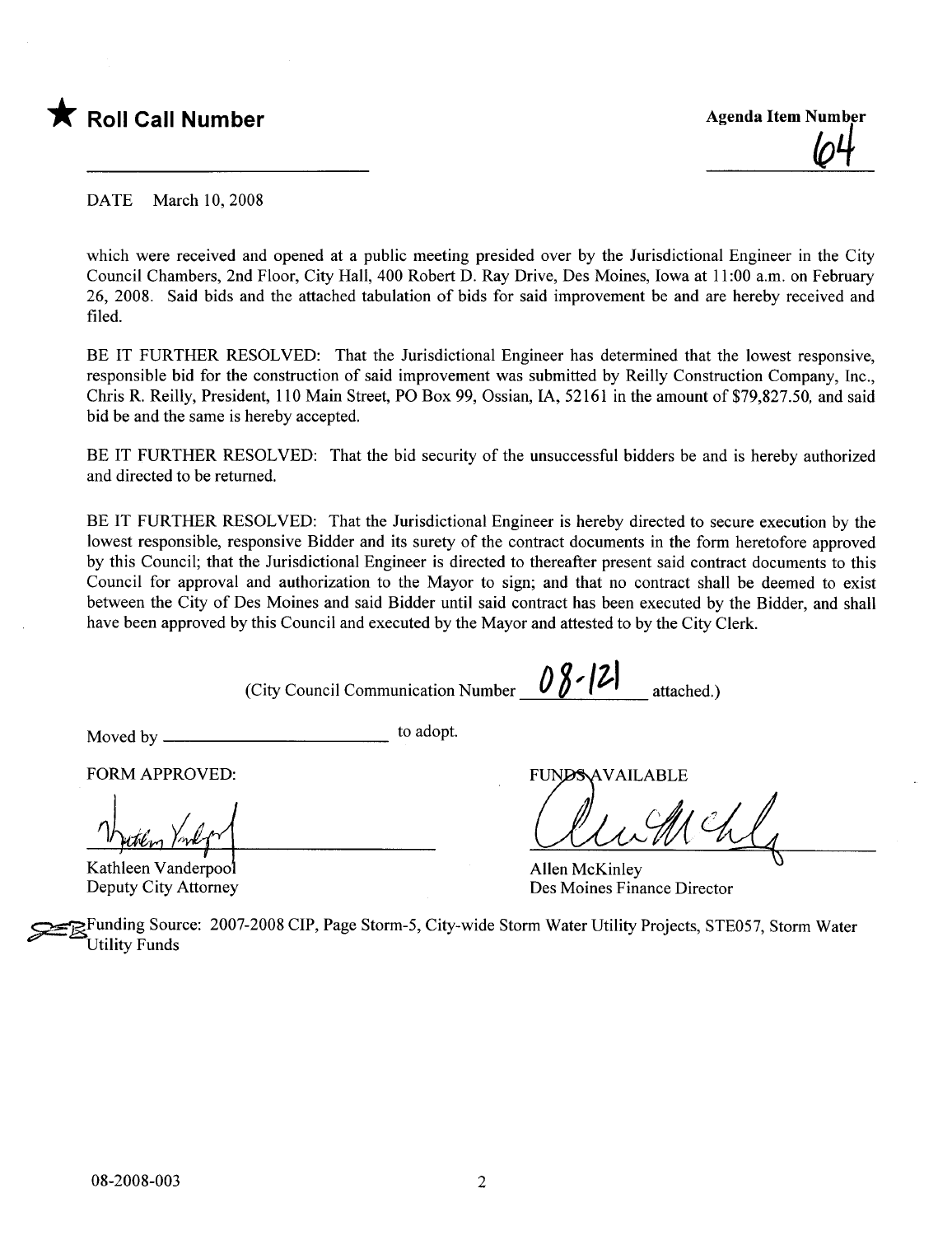

 $\boldsymbol{p}$ 

DATE March 10, 2008

| <b>COUNCIL ACTION</b> | <b>YEAS</b> | <b>NAYS</b> | <b>PASS</b> | <b>ABSENT</b>   |
|-----------------------|-------------|-------------|-------------|-----------------|
| <b>COWNIE</b>         |             |             |             |                 |
| <b>COLEMAN</b>        |             |             |             |                 |
| <b>HENSLEY</b>        |             |             |             |                 |
| <b>KIERNAN</b>        |             |             |             |                 |
| <b>MAHAFFEY</b>       |             |             |             |                 |
| <b>MEYER</b>          |             |             |             |                 |
| <b>VLASSIS</b>        |             |             |             |                 |
| <b>TOTAL</b>          |             |             |             |                 |
| <b>MOTION CARRIED</b> |             |             |             | <b>APPROVED</b> |
|                       |             |             |             |                 |
|                       |             |             |             |                 |
|                       |             |             |             | Mayor           |

I, Diane Rauh, City Clerk of said City Council, hereby certify that at a meeting of the City Council, held on the above date, among other proceedings the above was adopted.

IN WITNESS WHEREOF, I have hereunto set my hand and affixed my seal the day and year first above written.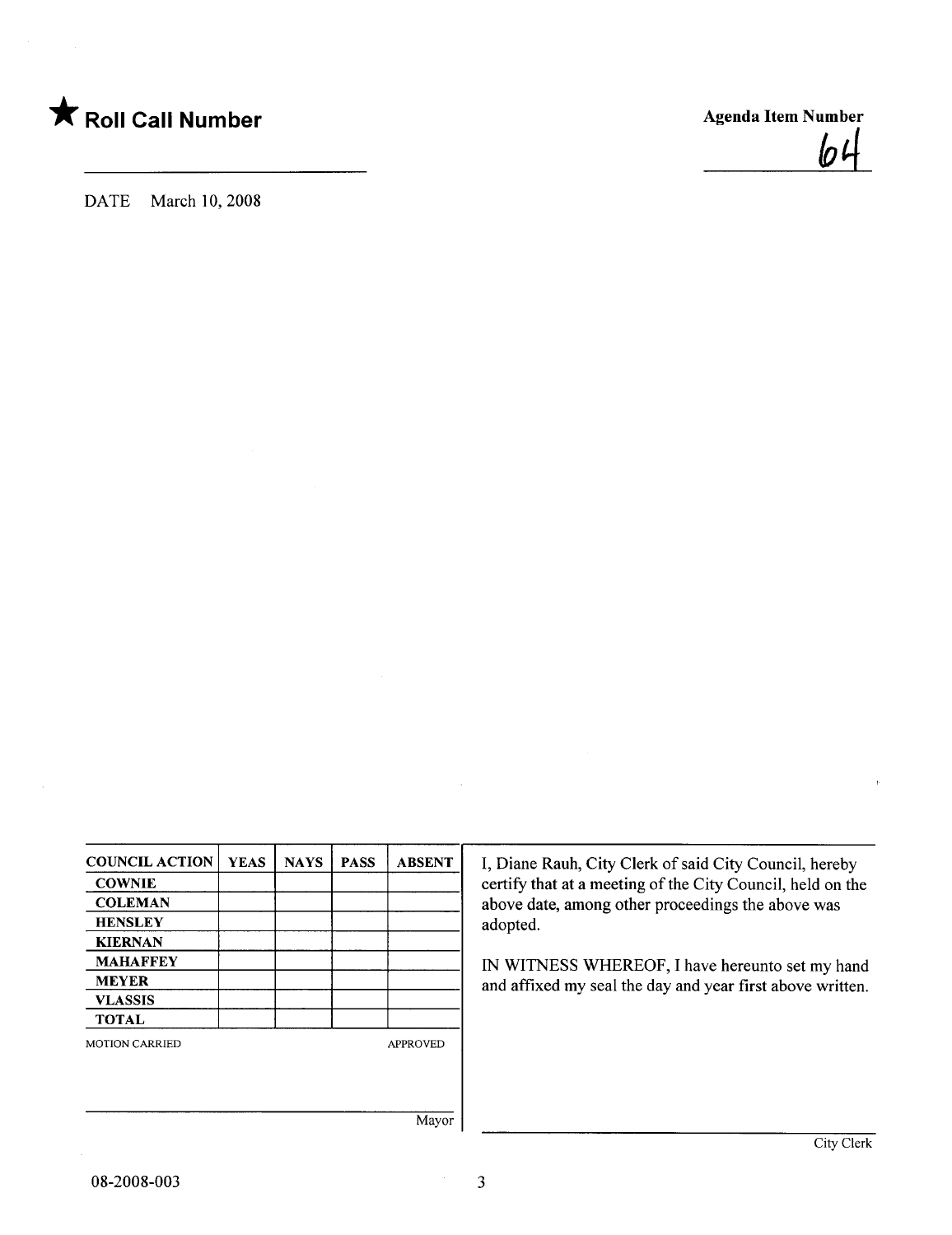## R237 NOTICE TO BIDDERS<br>ROLL CALL PUBLIC<br>IMPROVEMENT PROJECT

Time and Place for Filing Sealed<br>Proposals, Sealed bids for the work<br>comprising each improvement as<br>stated below must be filed before<br>li:00 a.m. on February 26, 2008, in<br>the office of the City Clerk, 2nd<br>Floor, City Hall,

- Time and Place Sealed Proposals Will<br>be Opened and Consider Proposals Will be opened and bids<br>proposals will be opened and bids<br>rapposals will be opened and bids<br> $26.2008$ , in the City Found,<br>Chambers, 2nd Floor, City Hall
- Time for Commencement and<br>Completion of Work, Work on each<br>improvement shall be commenced<br>upon approval of the comment by the<br>Council, and completed as stated below.
- Bid Security, Each Didder shall<br>accompany its bid with bid security<br>as defined in Section 26.8 of the lowa<br>Code and as specified by the<br>code and as specified by the Jurisdiction.
- Contract Documents. Copies of the<br>contract documents will be available<br>from the City Hail, 400 Robert D. Ray<br>Floor, City Hail, 400 Robert D. Ray<br>Drive, Des Moines, Iowa 50309-1891,<br>at a cost as stated below.
- Preference for lowe Products and<br>
Labor. By virtue of statutory<br>
authority, preference with begiven to<br>
products and provisions grown and<br>
coal produced within the State of<br>
towa, and to lowedomestic labor, to<br>
the extent lowa statutes.
- $\frac{Sales\,Tax}{Sales\,Tax}$  The bidder should not<br>include sules tox in the bid. A sales<br>tox exemption certificate will be<br>ovailable for all material purchased<br>for incorporation in the project.
- 
- <u>General Nature of Public</u><br>| <u>Improvement</u><br>| 1624 Pennsylvania Avenue Storm<br>| Sewer Repair, **08-2008-003**
- The improvement includes the<br>construction of a 42" storm sewer,<br>manhole, headwall, grading work,<br>restoration, and related work; in<br>accordance with the contract<br>documents including Plan File Nos.<br>487-114/128 at the existing
- This project shall be fully completed<br>within twenty-five (25) working with!<br>days.

Bid documents available at no cost.

- Sayers Park Water Service,<br>11-2008-004
- The  $\frac{1}{2}$  improvement in cludes<br>replacement of the existing 2" water<br>service with a new 4" water service<br>including driveway removal and increase<br>replacement.excavation, backfill,<br>site restoration, sodding, plumbing<br>mo
- This project shall be fully completed<br>not later than May 16, 2008.

Bid documents available at no cost. Published in the Des Moines Register<br>February 13, 2008 The Des Moines Register

### **AFFIDAVIT OF PUBLICATION**

**ERTISEMENT** 

"A"

**STATE OF IOWA** 

## **COUNTY OF POLK**

The undersigned, being first duly sworn on oath, states that she/he is the

SS

**Accounting Specialist** 

of The Des Moines Register and Tribune Company, a corporation duly organized and existing under the laws of the State of Iowa, with its principal place of business in Des Moines, Iowa, the publisher of

THE DES MOINES REGISTER (Daily)

#### DES MOINES SUNDAY REGISTER

newspapers of general circulation printed and published in the City of Des Moines, Polk County, Iowa, and that an advertisement, a printed copy of which is attached as Exhibit "A" and made a part of this affidavit, was printed and published in The Des Moines Register (daily) on the following dates

2008

Subscribed and sworn to before me by said affiant this  $12$ day of  $\lambda$ elro

ユっって

son De

Notary Public in and for Polk County, Iowa

**SUSAN HAZELTON** Notarial Seal - Iowa Commission # 223923 My Commission Expires  $8 - 43$ 

**South Institute of Automatic Action** 



street address: 715 Locust Street, Des Moines, IA 50309

mailing address: P.O. Box 957, Des Moines, IA 50306 .

(515) 284-8000

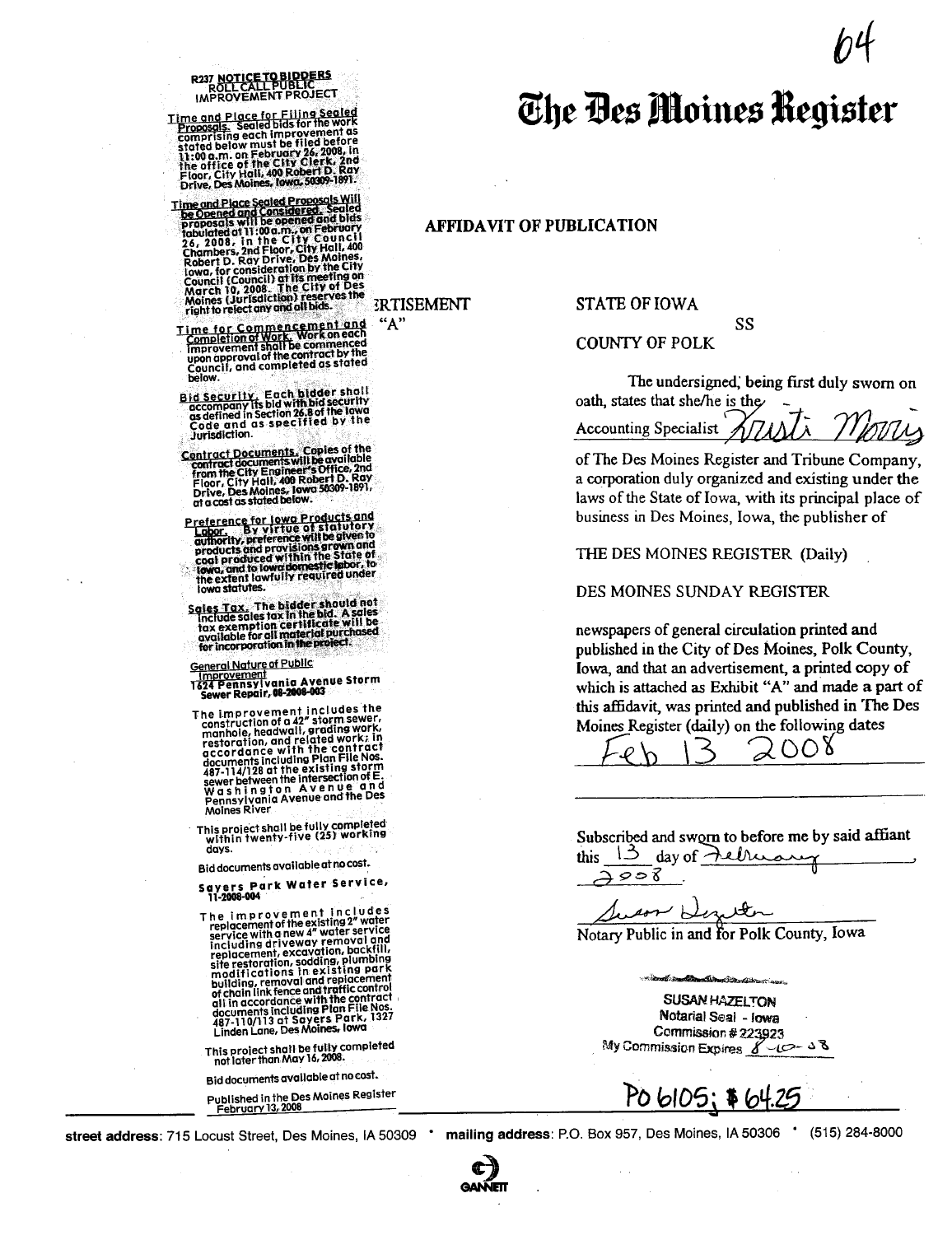## The Des Moines Register

## **AFFIDAVIT OF PUBLICATION**

R236 NOTICE OF PUBLIC HEARING<br>CITY OF DES MOINES PUBLIC<br>IMPROVEMENT PROJECT

Public Hearing on Proposed Contract<br>
<u>Public Hearing on Proposed Contract</u><br>
<u>Documents and Estimated Costs</u> for<br>
Increased to the City Council on the<br>
proposed contract documents<br>
proposed contract<br>
(blans, specifications

General Nature of Public<br>| improvement<br>| 1624 Pennsylvania Avenue Storm<br>| Sewer Repair, 08-2008-003

The improvement includes the<br>construction of a 42" storm sewer,<br>manhole, headwall, grading work,<br>restoration, and related work, in<br>accordance with the contract<br>documents including Plan FileNos<br>sewer between the intersectio Moines River

Sayers Park Water Service,

The imperior of the existing 2" water<br>the imperior of the existing 2" water<br>service with a new 4" water service<br>including driveway removal and<br>replacement, excavation, backfill,<br>stile restoration, solding, pluming<br>building

SE 5th Street over Yeader Creek<br>Bridge Rehabilitation, 12-2006-003

Bridge Rendbillindion, 12-2006-003<br>The improvement includes bridge<br>rehabilitation utilizing Class "A"<br>overlay, removal and replacement<br>of approach power and sidewalk,<br>removal and replacement of barrier<br>relis and or name na Des Moines, Iowa

STP-U-1945 (734)--70-77

Published in the Des Moines Register<br>February 20, 2008

**ERTISEMENT** it "A"

**STATE OF IOWA** 

### **COUNTY OF POLK**

The undersigned, being first duly sworn on oath, states that she/he is the'-

SS

Accounting Specialist \*

of The Des Moines Register and Tribune Company, a corporation duly organized and existing under the laws of the State of Iowa, with its principal place of business in Des Moines, Iowa, the publisher of

THE DES MOINES REGISTER (Daily)

DES MOINES SUNDAY REGISTER

newspapers of general circulation printed and published in the City of Des Moines, Polk County, Iowa, and that an advertisement, a printed copy of which is attached as Exhibit "A" and made a part of this affidavit, was printed and published in The Des Moines Register (daily) on the following dates

Subscribed and sworn to before me by said affiant this  $20$  day of tellus

 $20 - 8$ 

Notary Public in and for Polk County, Iowa

والقاسر

SUSAN HAZELTON Notarial Seal - lowa Commission # 223923 Steel Commission Expires

POLaD6; \$49.66

street address: 715 Locust Street, Des Moines, IA 50309

mailing address: P.O. Box 957, Des Moines, IA 50306 \*

(515) 284-8000

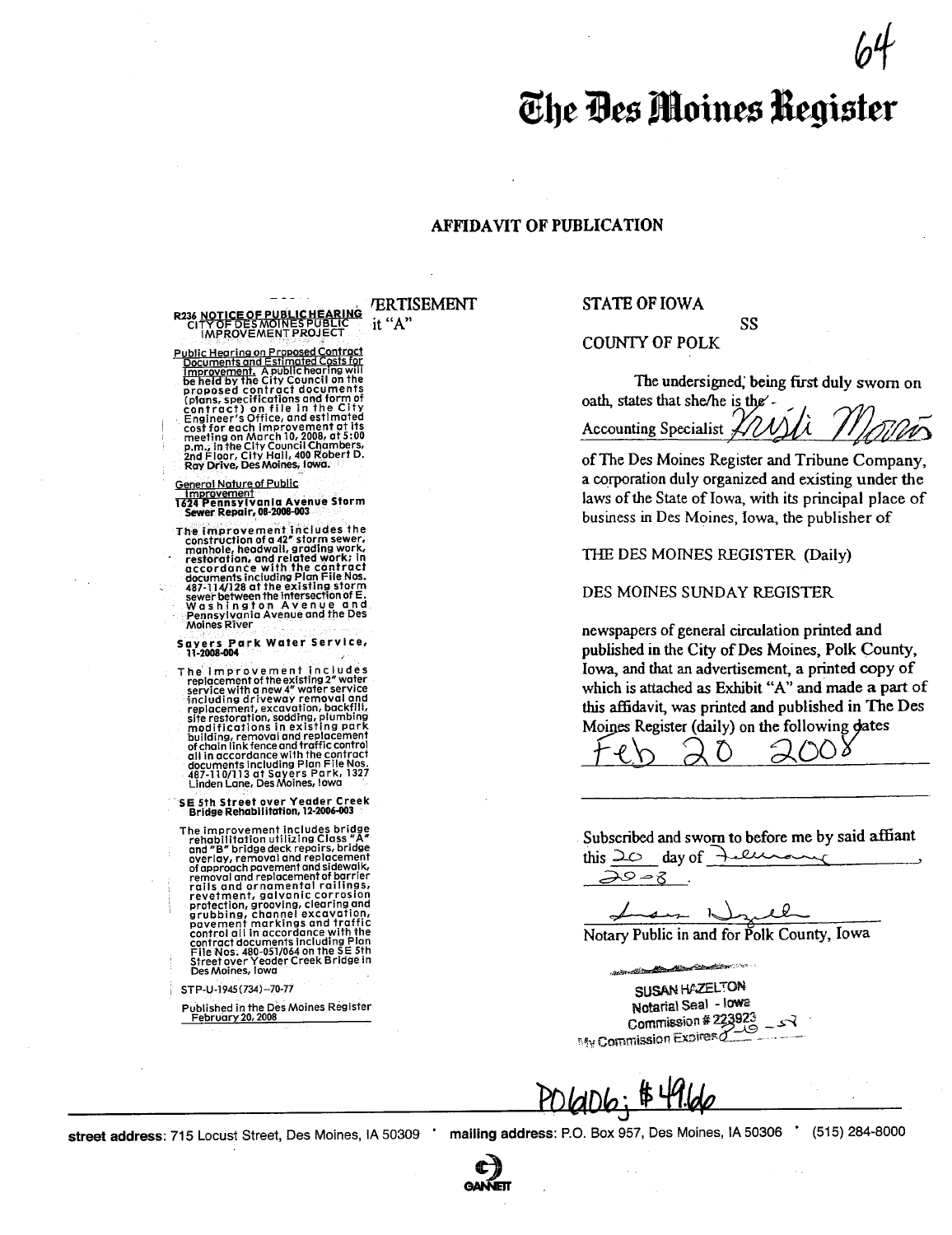# 1624 PENNSYLVANIA AVENUE STORM SEWER REPAIR ACTIVITY I.D. 08-2008-003

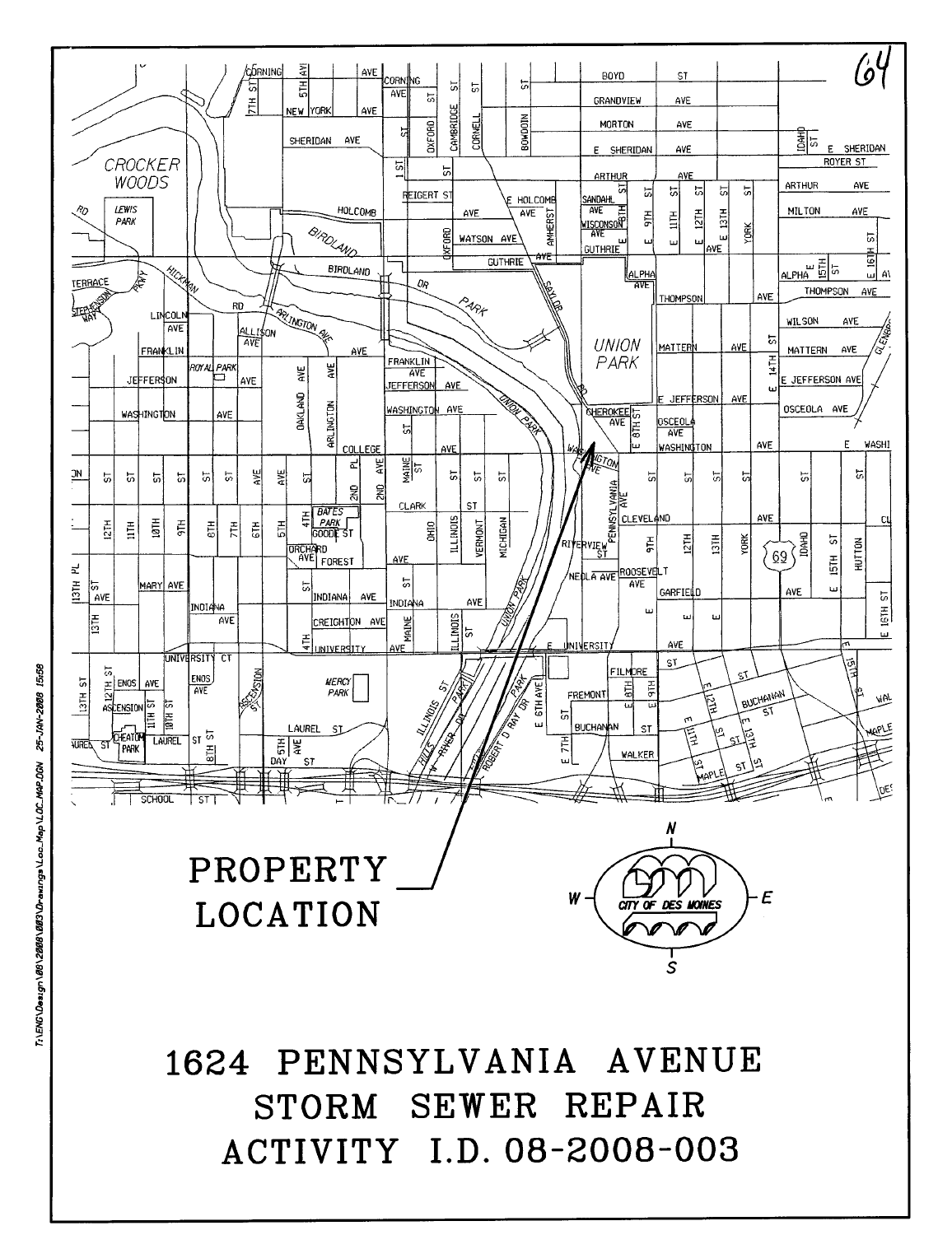| VAN HAUEN & ASSOC<br>10% BID BOND<br><b>BID PRICE</b><br>CLIVE, IA                                       | \$200.00<br>\$750.00<br>\$4,500.00<br>\$1,500.00<br>\$10,000.00<br>\$160.00<br>\$4,500.00<br>\$2,500.00<br>\$1,430.00<br>\$1,960.00<br>\$5,500.00<br>\$5,000.00<br>\$240.00<br>\$10,500.00<br>\$15,000.00<br>\$1,950.00<br>\$2,000.00<br>\$500.00<br>\$4,500.00<br>\$1,000.00<br>\$1,000.00<br>\$13,300.00<br>\$4,000.00<br>AMOUNT                                                                                                                                                                                                                           | \$91,990.00<br>$-8.36%$                                   |
|----------------------------------------------------------------------------------------------------------|--------------------------------------------------------------------------------------------------------------------------------------------------------------------------------------------------------------------------------------------------------------------------------------------------------------------------------------------------------------------------------------------------------------------------------------------------------------------------------------------------------------------------------------------------------------|-----------------------------------------------------------|
|                                                                                                          | \$65.00<br>\$70.00<br>\$5,500.00<br>\$5,000.00<br>\$3.00<br>\$2.00<br>\$50.00<br>\$100.00<br>\$50.00<br>\$200.00<br>\$10,000.00<br>\$350.00<br>\$4,000.00<br>\$50.00<br>\$2,500.00<br>\$50.00<br>\$50.00<br>\$1,500.00<br>\$500.00<br>\$1,000.00<br>\$35,000.00<br>\$15,000.00<br>\$30.00<br><b>PRICE</b><br><b>UNIT</b>                                                                                                                                                                                                                                     |                                                           |
| 10% BID BOND<br>CARLISLE, IA<br><b>BID PRICE</b>                                                         | \$400.00<br>\$2,700.00<br>\$1,200.00<br>\$1,120.00<br>\$11,900.00<br>\$7,500.00<br>\$240.00<br>\$1,200.00<br>\$2,925.00<br>\$1,170.00<br>\$100.00<br>\$814.00<br>\$4,260.00<br>\$4,520.00<br>\$550.00<br>\$10,450.00<br>\$6,632.00<br>\$500.00<br>\$8,400.00<br>\$15,450.00<br>\$1,625.00<br>\$880.00<br>\$700.00<br><b>AMOUNT</b>                                                                                                                                                                                                                           | \$85,236.00<br>$-15.09%$                                  |
|                                                                                                          | \$65.00<br>\$39.00<br>\$100.00<br>\$7,500.00<br>\$5.00<br>\$3.00<br>\$30.00<br>\$4,000.00<br>\$1,200.00<br>\$10.00<br>\$37.00<br>\$40.00<br>\$11,900.00<br>\$1,420.00<br>\$2,260.00<br>\$550,00<br>\$275.00<br>\$6,632.00<br>\$70.00<br>\$28,000.00<br>\$25.00<br>\$22.00<br>\$15,450.00<br><b>PRICE</b><br><b>SP</b>                                                                                                                                                                                                                                        |                                                           |
| REILLY CONSTRUCTION THE UNDERGROUND CO.<br>10% BID BOND<br><b>OSSIAN, IA</b><br><b>BID PRICE</b>         | \$240.00<br>\$1,200.00<br>\$2,250.00<br>\$1,500.00<br>\$125.00<br>\$2,000.00<br>\$800.00<br>\$880.00<br>\$1,260.00<br>\$9,000.00<br>\$13,500.00<br>\$240.00<br>\$1,620.00<br>\$6,000.00<br>\$1,500.00<br>\$3,000.00<br>\$1,000.00<br>\$9,500.00<br>\$7,500.00<br>\$10,000.00<br>\$1,462.50<br>\$750.00<br>\$4,500.00<br><b>AMOUNT</b>                                                                                                                                                                                                                        | \$79,827.50<br>$-20.48%$<br>Š                             |
|                                                                                                          | \$50.00<br>\$3.00<br>\$18.00<br>\$4,000.00<br>\$50.00<br>\$125.00<br>\$2,000.00<br>\$16.00<br>\$40.00<br>\$45.00<br>\$9,000.00<br>\$13,500.00<br>\$3.00<br>\$1,500.00<br>\$1,000.00<br>\$250.00<br>\$7,500.00<br>\$22.50<br>\$37.50<br>\$75.00<br>\$1,500.00<br>\$10,000.00<br>\$20,000.00<br>PRICE<br>is<br>S                                                                                                                                                                                                                                               |                                                           |
|                                                                                                          | \$5,000.00<br>\$750.00<br>\$880.00<br>\$1,260.00<br>\$12,000.00<br>\$15,000.00<br>\$240.00<br>\$120.00<br>\$1,800.00<br>\$810.00<br>\$2,250.00<br>\$1,500.00<br>\$750.00<br>\$6,000.00<br>\$4,000.00<br>\$1,500.00<br>\$17,100.00<br>\$6,000.00<br>\$9,000.00<br>\$1,800.00<br>\$1,000.00<br>\$10,000.00<br>\$1,625.00<br><b>AMOUNT</b>                                                                                                                                                                                                                      | \$100,385.00                                              |
| Activity ID 08-2008-003<br>IDOT PROJ NO.: None<br>BID DATE: 02-26-08                                     | \$3.00<br>\$750.00<br>\$1.50<br>\$20.00<br>\$50.00<br>\$15,000.00<br>\$2,700.00<br>\$50.00<br>\$15.00<br>\$40.00<br>\$45.00<br>\$12,000.00<br>\$5,000.00<br>\$25.00<br>\$1,500.00<br>\$450.00<br>\$6,000.00<br>\$45.00<br>\$100.00<br>\$2,000.00<br>\$2,000.00<br>\$30,000.00<br>\$10,000.00<br><b>PRICE</b><br><b>SINT</b>                                                                                                                                                                                                                                  |                                                           |
|                                                                                                          | řох<br>65 TON<br>S<br>3 AC<br><b>QUANTITY</b><br>SO CY<br>្ម<br>$\mathbf{a}$<br>₷<br>$\approx$<br>$\mathfrak{a}$<br>$\frac{1}{2}$<br>113<br>5<br>ᡒ<br>š<br>$\mathbf{u}_1$<br>0.3 AC<br>₫<br>₹<br>്യ<br>$\frac{1}{2}$<br>Щ<br>≒<br>g<br>$\overline{2}$<br>្ណ<br>0<br>ğ,<br>ø<br>ō<br>$\mathbf{\hat{z}}$<br>B<br>o                                                                                                                                                                                                                                             |                                                           |
| <b>ESTIMATE</b>                                                                                          |                                                                                                                                                                                                                                                                                                                                                                                                                                                                                                                                                              |                                                           |
| PROJECT: 1624 PENNSYLVANIA AVENUE STORM SEWER REPAIR<br>APPROVED BY                                      | <b>DESCRIPTION</b><br>Surfacing, Driveway, Class A Crushed Stone                                                                                                                                                                                                                                                                                                                                                                                                                                                                                             |                                                           |
| CONTRACTOR'S BID TABULATION<br>DEPARTMENT OF ENGINEERING<br>CITY OF DES MOINES, IOWA<br>TABULATED BY: C. | Storm Sewer, Class III RCP, 42" Dia.<br><b>Jtility Access, Adjustment, Major</b><br>Driveway and Sidewalk Removal<br>Remove Storm Sewer Pipe, 36"<br>Topsoil, Furnish and Place<br>Remove Sanitary Sewer<br>Jtility Access, Abandon<br>Utility Access, Remove<br>Jtility Access, 72" M-A<br>Clearing and Grubbing<br>Silt Fence Installation<br>Silt Fence Removal<br>Project Sign, Small<br>Driveway, PCC, 6"<br>Sidewalk, PCC, 5"<br>Concrete Headwal<br>Steel Sheet Piling<br>Rip-Rap, Class D<br>Seed and Mulch<br>Viobilization<br>Earthwork<br>Sodding | PERCENT OF ENGINEER'S ESTIMATE<br>TOTAL CONSTRUCTION COST |
| CHECKED BY:                                                                                              | <u>ITEM</u><br>₫<br>≌<br>20<br>$\overline{\mathbf{z}}$<br>$\mathbf{z}$<br>≌<br>≌                                                                                                                                                                                                                                                                                                                                                                                                                                                                             |                                                           |

Page 1

 $\mathcal{G}^{\mathcal{Y}}$